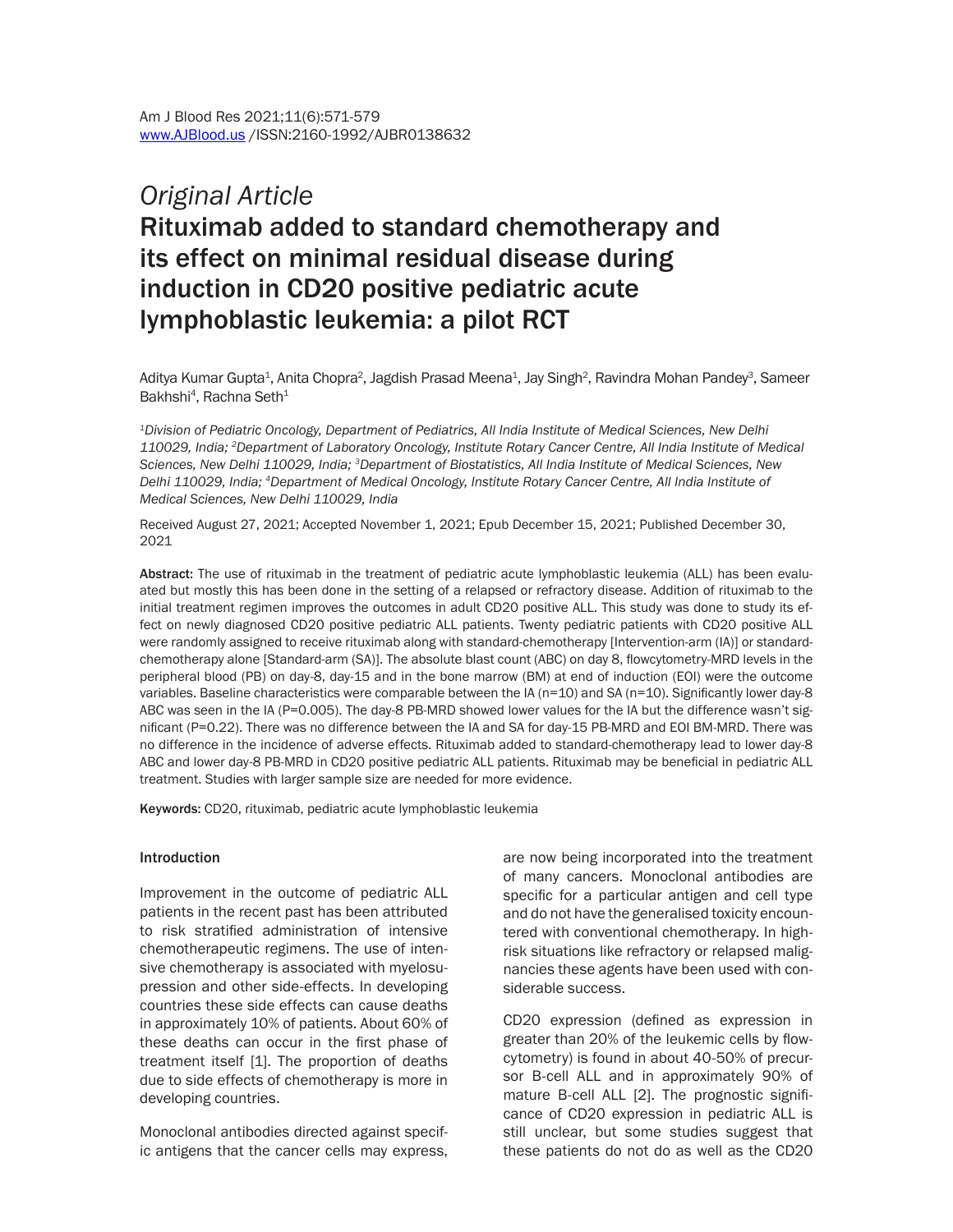negative ones [3]. CD20 expression in adult ALL has been associated with sub-optimal outcomes. Rituximab is a monoclonal antibody directed against CD20 and its incorporation into the chemotherapeutic regimens of CD20 positive malignancies such as Burkitt's lymphoma and Hodgkin lymphoma is associated with better outcomes. The poor prognosis of CD20 expression in adults with B-cell precursor ALL, prompted the incorporation of rituximab into chemotherapy regimens for adult ALL. Few studies provide evidence that adding rituximab to chemotherapy improves the outcomes for adult patients with newly diagnosed CD20 positive ALL [4-6].

There are reports of the use of rituximab in pediatric ALL, but these are mostly in the setting of a relapsed or refractory ALL and it has not been evaluated in a clinical trial in the upfront treatment of pediatric CD20 positive ALL. This study was a pilot randomised trial conducted to prospectively test the effect of addition of rituximab to standard chemotherapy in CD20 positive pediatric ALL patients in the first phase of chemotherapy (induction phase of chemotherapy).

## **Methods**

## *Study design*

The study was a randomised controlled pilot conducted to generate preliminary data on the effect of rituximab on induction in pediatric CD20 positive ALL. The study was carried out in the Division of Pediatric Oncology (Department of Pediatrics) of the All-India Institute of Medical Sciences. The study was approved by the ethics committee of the institute and was registered prospectively with the Clinical Trials Registry of India [CTRI/2017/12/010897]. The study period was from 1<sup>st</sup> March 2018 to 16<sup>th</sup> January 2019.

## *Study population*

The study was done in pediatric patients diagnosed with ALL. The patients were approached for enrolment in the trial when a diagnosis of ALL was made. The inclusion criteria were as follows:

- Patients with B cell ALL confirmed by flowcytometry.

- Age less than 18 y.

- CD20 expression on the blasts by flowcytometry.

#### The exclusion criteria were:

- Children who had received any form of chemotherapy or steroids before enrolment.

- CD20 expression on less than 20% blasts.
- Mixed phenotype acute leukemia.
- Relapsed ALL.

As it was a pilot study, 20 patients were enrolled, and the enrolment was stopped when the last patient  $(20<sup>th</sup>$  patient) entered the trial.

## *Method of randomisation and allocation concealment*

The random sequence was generated by a statistician, not involved in the trial and it was kept in opaque sealed envelopes. Once an informed consent was obtained, the patients were randomised to either the intervention arm (IA) or the standard arm (SA) by opening the sealed envelopes serially.

## *Blinding*

The study participants and clinical investigator (AKG, JPM, RS, SB) were not blinded. The investigators in charge of the laboratory evaluations (AC and JS) and the statistician (RMP) were blinded.

## *Treatment*

The patients allocated to the standard arm (SA) as well as intervention arm (IA) got chemotherapy as per the risk group of their disease, based on the standard protocol for ALL followed in our unit (detailed below). In the IA the patients got an additional dose of rituximab as an infusion at 375 mg/m<sup>2</sup> either on day 1 or day 2 of starting of treatment. Before rituximab each patient got paracetamol and anti-histaminics as premedication. No additional doses of corticosteroids were given with rituximab infusion.

Patients were classified into standard, intermediate and high risk groups. The children who were standard risk (SR) were between 1 and 10 years of age, were prednisolone good respond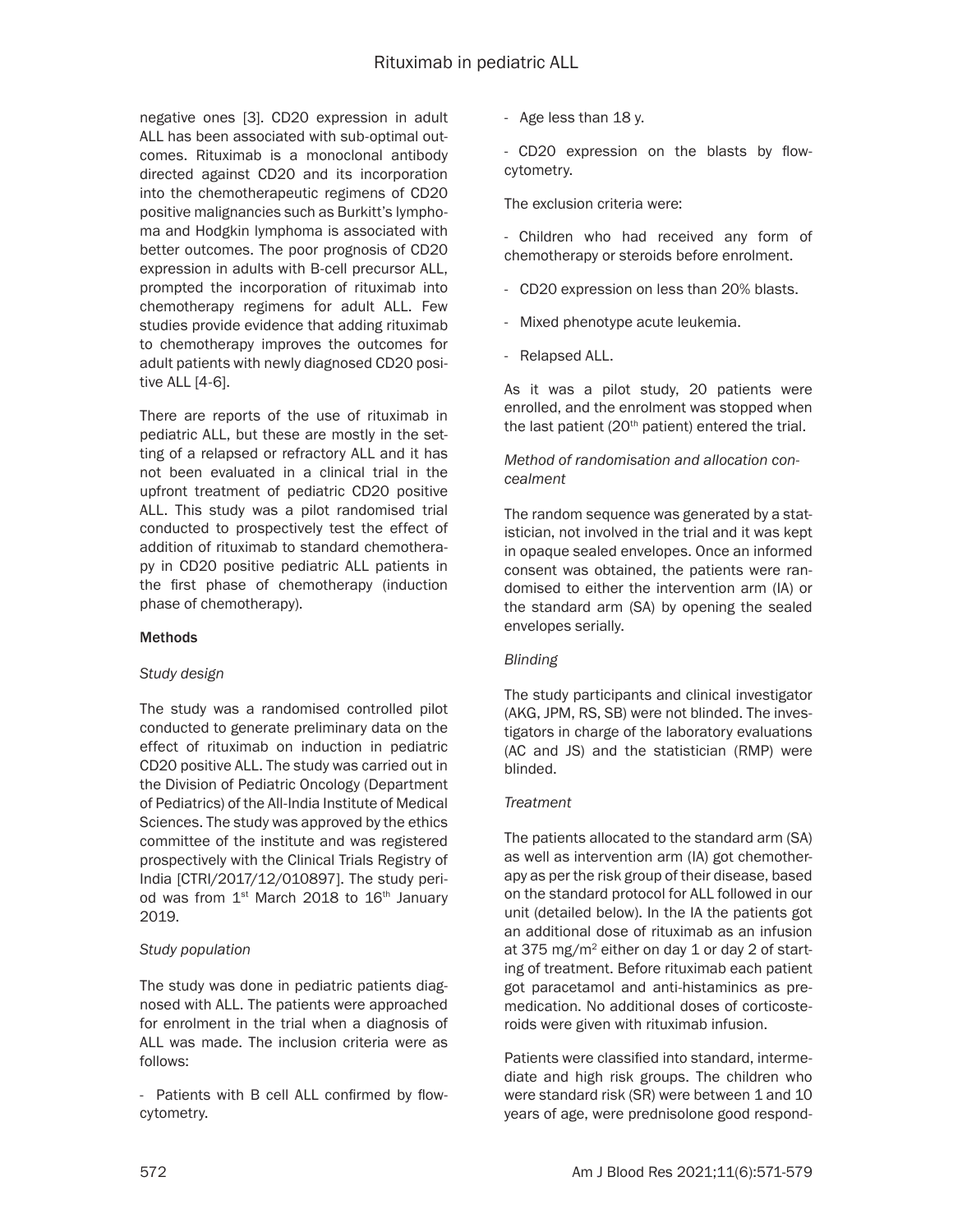ers (<1000 blasts/cumm of peripheral blood after 7 days of steroid treatment), had no high risk cytogenetics/molecular genetics, had no central nervous system (CNS) disease and had an initial total leucocyte count (TLC) less than 50,000/cumm. All patients who were prednisolone poor responders or had high risk cytogenetics/molecular genetics or had CNS disease were classified as high risk (HR). Patients who were <1 years or >10 years in age or had initial TLC >50,000/cumm or had bulky disease (lymph node mass >5 cm or liver/spleen reaching beyond umbilicus) were classified as intermediate risk (IR) in the absence of any of the high risk features.

The induction chemotherapy consisted of the following doses of anticancer drugs: Prednisolone given orally at dose of 60 mg/m2; intravenous (IV) vincristine at 1.5 mg/m<sup>2</sup>/dose; intramuscular (IM) L-asparaginase at 10000 IU/m2/ dose; IV daunorubicin 25 mg/m<sup>2</sup>/dose and intrathecal methotrexate (8 mg for 1-2 y; 10 mg for 2-3 y and 12 mg for >12 y).

During the induction phase the following schedule for chemotherapy was followed: SR patients were given prednisolone for 28 days followed by tapering over 9 days, four doses of vincristine, four doses of L-asparaginase and three doses of intrathecal methotrexate. IR patients got prednisolone for 28 days followed by tapering, four doses of vincristine, eight doses of L-asparaginase, two doses of daunorubicin and three doses of intrathecal methotrexate. The HR patients were given prednisolone for 28 days followed by tapering, four doses of vincristine, eight doses of L-asparaginase, four doses of daunorubicin and three doses of intrathecal methotrexate.

## *Response to treatment*

Measures for response assessment were absolute blast count (ABC) on day-8, peripheral blood (PB) and bone marrow (BM) minimal residual disease (MRD). The PB MRD was measured on day-8 and day-15. The BM MRD was measured at the end of induction (EOI) chemotherapy.

## *Multiparameter flowcytometry for immunophenotyping*

BM samples were processed by ten-colour multiparameter flowcytometer for immunophenotyping using bulk lyse and stain method. The cell suspension from the BM aspirate was prepared by bulk erythrocyte lysing with ammonium chloride based lysing reagent. After lysis and wash, the remaining cells were resuspended in phosphate buffered saline (PBS) with 5% bovine serum albumin (BSA). The cells were then stained for immunophenotyping using 10-colour antibody panels.

All cells were fixed with 0.5% paraformaldehyde and stored at 4°C. The analysis was done within 6 hours of staining. Samples were acquired on a three-laser Gallios flowcytometry instrument (Beckman Coulter, BC). For the diagnostic immunophenotyping, 25,000 to 50,000 events per tube were acquired. Immunophenotyping data was analysed with Kaluza (version 1.3) software (Beckman Coulter, USA). The percentage of blasts expressing CD20 was noted in each case.

## *MRD studies*

Minimal residual disease (MRD) is the measurement of the percentage of leukemic cells detectable by methods that are more sensitive and objective than morphologic examination. The detection of MRD by flowcytometry or polymerase chain reaction (PCR) based methods has become important in the prognostication and treatment stratification of leukemias. In this study for MRD analysis a minimum of 1,000,000 events were acquired in each case. MRD analysis was performed using the tencolour antibody panel described above. Samples were labelled MRD positive based on the identification of a cluster of minimum 10 events with at least two leukemia associated immunophenotypes (LAIPs). MRD was calculated as a percentage of MRD positive events of the total nucleated cells. MRD value of greater than 0.01% was considered as positive.

## *Safety and monitoring*

All adverse effects were reported to a data safety monitoring board that consisted of 3 experts of Pediatrics, who had a research and clinical experience of more than 10 years. All adverse effects were recorded as per the CTCAE version 3.0 [7].

## *Sample size and statistical methods*

There was no available study on the efficacy of rituximab in reducing the MRD in children with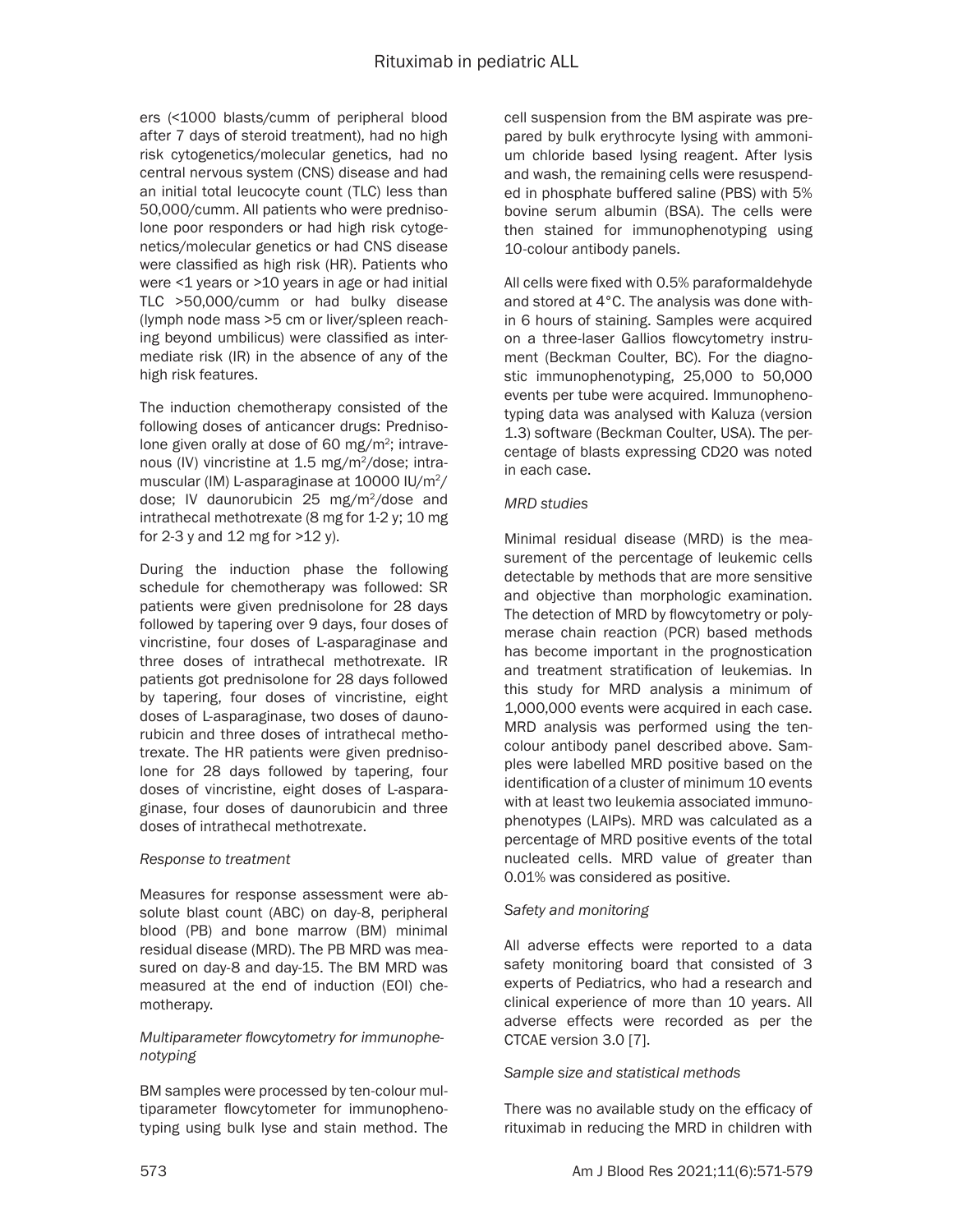## Rituximab in pediatric ALL



CD20 positive ALL. This study was done as a pilot study to generate evidence for the same. A sample size of twenty was chosen based on feasibility.

The categorical variables in the study are presented as percentage and continuous data as mean ± SD for normal distribution and as median with inter-quartile range for skewed data. The categorical variables were compared using chi-square test. The continuous data were compared using t-test for normally distributed data and Mann-Whitney U test for skewed data. Statistical analysis was carried out using the statistical package SPSS (SPSS version 16, for Windows). A *P*-value of less than 0.05 was considered statistically significant.

## **Results**

Seventy-five patients were diagnosed with B cell ALL during the study period, out of which 40 patients were CD20 positive. CD20 expression in >20% blasts was found in 32 patients, who were eligible for the study. Informed consent was sought from 27 patients by the principal investigator (AKG). Of 27 patients, 2 had received steroids prior to presenting to our centre and were excluded. Consent couldn't be obtained in 5 patients. The flow has been depicted in **Figure 1.** 

Baseline characteristics were comparable between the IA  $(n=10)$  and SA  $(n=10)$ . Mean age for the group was 67 months. The SR:IR:HR ratio in both arms was 1:8:1. No patient had CNS disease. Cytogenetic studies were available for 15 patients, out of which abnormal cytogenetics were found in 5 participants (1:SA; 4:IA). In 5 patients the cytogenetic results could not be obtained due to failure of the experiment because of technical reasons. Molecular genetic studies were available for all patients and one patient in each arm had molecular aberrations that lead to re-classification of the patient as high risk [1 patient in IA positive for

both MLL gene rearrangement and Philadelphia chromosome (Ph); 1 patient in SA was Ph positive]. The mean size of the liver and spleen at presentation were comparable between the two groups. The initial total leucocyte count, percentage of blasts in the peripheral blood and in the bone marrow in between the two groups were comparable. The expression of CD20 was found in 77.4±26.7% of BM blasts in the SA and in 58.2±31.7% in the IA. The difference was not significant. The expression of CD20 on the PB blasts was significantly more in the SA (87.7±23.4% vs 62.6±30.1%; P=0.04) (Table 1).

*Comparison at different time points of assessment between the two groups (Figures 2, 3 and Table 2)*

(i) Day-8 assessment parameters [absolute blast count (ABC) and PB MRD].

At day-8, after 7 days of prednisolone (at 60 mg/m2/day: both in IA and SA) and one dose of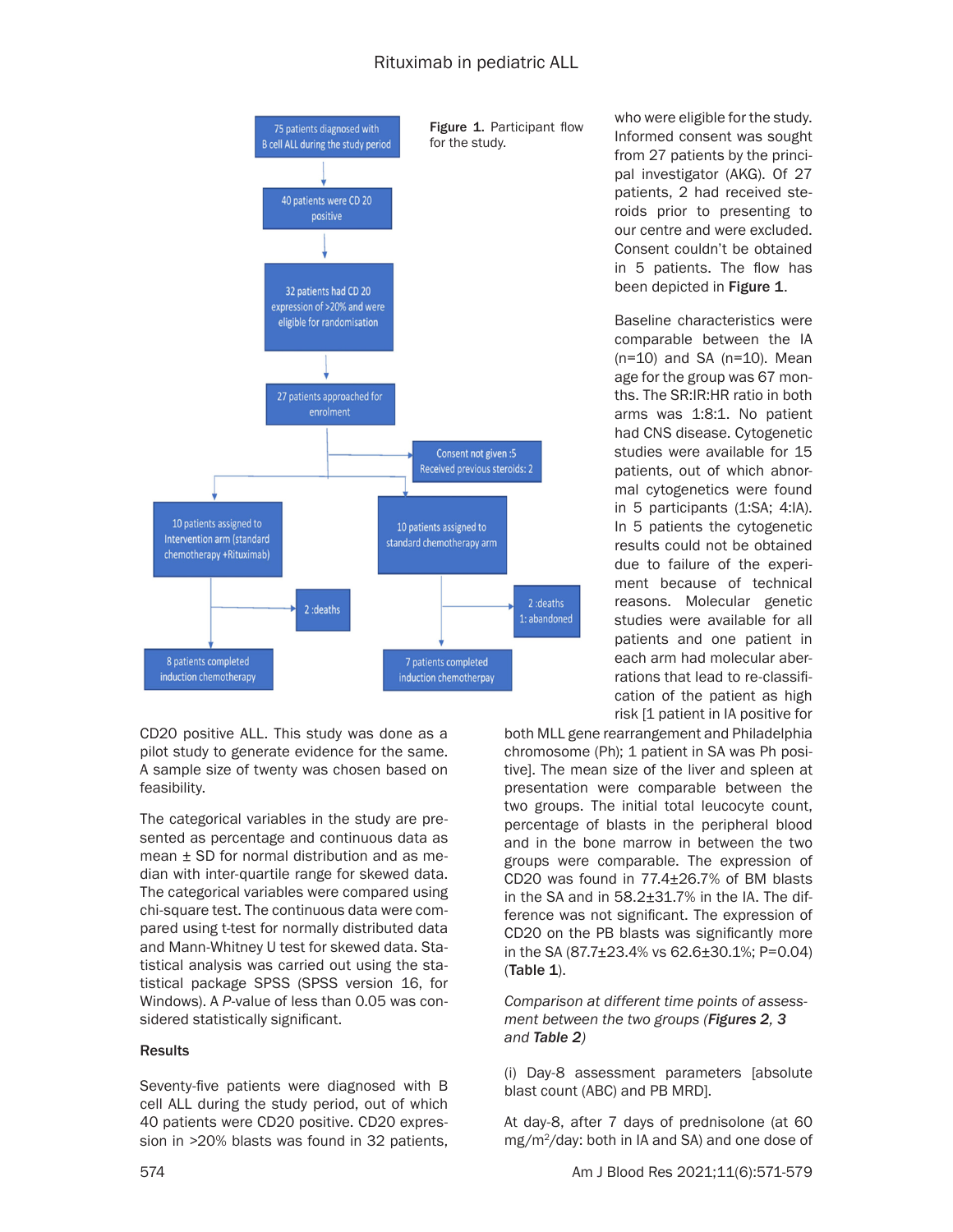|                                                       | Standard Arm<br>$(n=10)$ | <b>Intervention Arm</b><br>$(n=10)$ | P-value   |
|-------------------------------------------------------|--------------------------|-------------------------------------|-----------|
| Age (months)                                          | 54 (26-144)              | 57 (24-168)                         | 0.70      |
| Female: Male                                          | 1:9                      | 2:8                                 | 0.53      |
| Median Duration of illness (days)                     | 52 (7-90)                | $31(7-210)$                         | 0.54      |
| Risk group of disease at initial evaluation           |                          |                                     |           |
| Standard                                              | $\mathbf{1}$             | 1                                   | <b>NS</b> |
| Intermediate                                          | 8                        | 8                                   |           |
| High                                                  | $\mathbf{1}$             | 1                                   |           |
| Median Initial TLC (Range) (×10 <sup>3</sup> /cumm)   | 61.5 (1.64-410)          | 14.4 (3.64-92.0)                    | 0.13      |
| <b>CSF positivity</b>                                 | nil                      | nil                                 | <b>NS</b> |
| Cytogenetics                                          |                          |                                     | 0.34      |
| Normal                                                | $\overline{7}$           | 3                                   |           |
| Abnormal                                              | 1                        | 4                                   |           |
| Molecular genetic studies                             |                          |                                     | 0.36      |
| Normal                                                | 9                        | 9                                   |           |
| High risk                                             | $\mathbf{1}$             | 1                                   |           |
| Liver size (cm below right coastal margin)            | $4.65 \pm 1.97$          | $4.55 \pm 1.92$                     | <b>NS</b> |
| Spleen size (cm in its axis)                          | $3.85 \pm 1.41$          | $3.7 \pm 1.49$                      | 0.58      |
| PB blasts (% of all WBC) on peripheral blood smear    | 64.9±32.2                | $46.8 \pm 21.7$                     | <b>NS</b> |
| Blast % by flowcytometry in PB (of all cells counted) | 68.4±16.9                | $40.5 \pm 7.4$                      | 0.99      |
| CD20 positivity in PB (% of all blasts)               | 87.7±23.4                | $62.6 \pm 30.1$                     | 0.04      |
| BM blasts (% of all WBC) on BM smear                  | $91.6 \pm 6.61$          | $87.5 \pm 20.4$                     | 0.71      |
| Blast % by flowcytometry in BM (of all cells counted) | 70.2±20.7                | 66.0±23.6                           | 0.66      |
| CD20 positivity in BM (% of all blasts)               | 77.4±26.7                | $58.2 + 31.7$                       | 0.92      |

PB: Peripheral blood; BM: Bone marrow; WBC: White blood cells; TLC: Total leucocyte count.

rituximab (at 375 mg/m<sup>2</sup>: only in IA) the ABC in the peripheral blood and the PB MRD were assessed.

A significant difference was found between the two arms for day-8 ABC (×103/cumm) [0.46 (0.00-11.4): SA vs 0.00 (0.00-0.00): IA; p=0.005].

The mean day-8 PB MRD  $(x10^{-4})$  [7.12 (0.00-36.6): SA vs 0.20 (0.00-39.9): IA; p=0.22] was lower for the IA but the difference did not reach the cut off for significance.

Four patients all in the SA, who were in the intermediate risk strata to start with, had a poor prednisolone response and their chemotherapy was upgraded to that of the high-risk category.

(ii) Day-15 PB MRD.

PB MRD values were available for 9 patients in each arm. There was no difference in the PB MRD values between the two groups.

(iii) End of induction BM MRD and attainment of MRD negativity.

End of induction MRD values were available for 7 patients in the SA and 8 patients in the IA. The median values of MRD were comparable in between the two groups however MRD positivity in the IA was in 2/8 patients compared to 1/7 in the SA.

Two patients (one in each arm) had induction failure and were counted as MRD positive. The other patient who had MRD positivity in the IA had missed treatment for 15 days after day-9 of chemotherapy due to unavoidable family circumstances. The above findings have been depicted in Figure 2.

# *Adverse effects (Table 2)*

The adverse effects were graded as per the CTCAE v3.0. Seven patients in each arm had an adverse effect (P=0.68). There was no difference between the two groups amongst various grades of adverse effects. There were two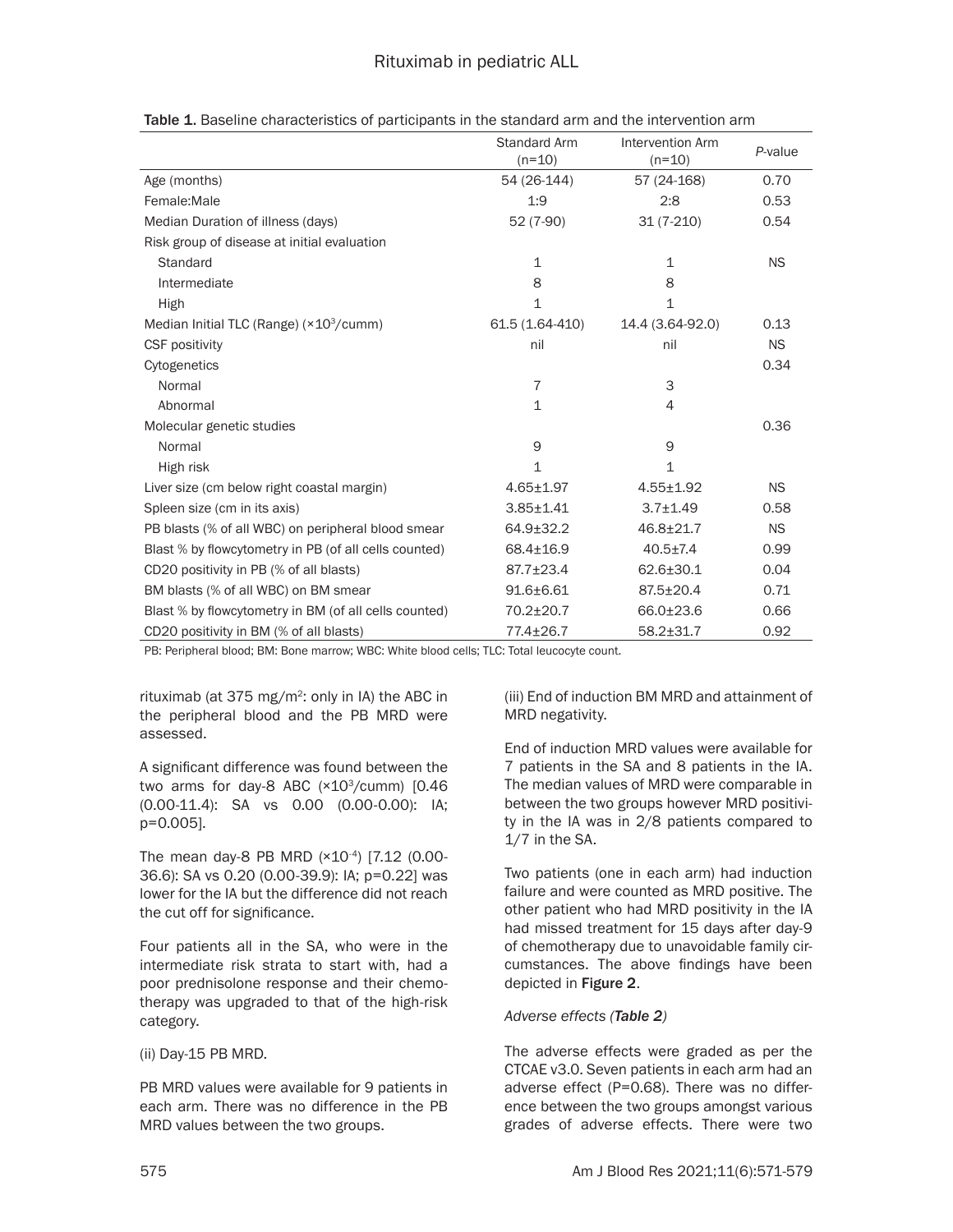

Figure 2. A. Box plot showing the percent of blasts by flowcytometry in the peripheral blood of the study participants at day 0 (before treatment), day 8 and day 15. B. Box plot showing the percent of blasts by flowcytometry in the bone marrow of the study participants at day 0 (before treatment) and end of induction.

deaths in each of the arms and one patient in the SA had to abandon treatment due to a progressive gangrene of the scrotum (Table 2).

Considering default, day-8 ABC >1000/cumm, abandonment, induction failure, positive MRD or death as events 50% of all participants experienced an event (4/10 in the IA vs 6/10 in the SA).

## **Discussion**

Previous studies have shown that up to 48% of pediatric B cell ALL patients express the CD20 antigen [8]. The prognosis of the CD20 positive ALL patients has been shown to be poor in comparison to the CD20 negative ones by Borowitz et al. [3]. In our study, 32/75 (42.6%) of B cell ALL patients diagnosed during the study period were positive for CD20 (expression in >20% blasts). With the addition of rituximab to the chemotherapy in pediatric patients with CD20 positive B cell ALL, a significantly lower absolute blast count on day-8 of chemotherapy was achieved. The MRD levels in the peripheral blood were lower in the IA on day-8. Rituximab has been shown to be beneficial in adults with ALL. In a randomised trial involving 209 patients of ALL, from May 2006 to April 2014, Maury et al. demonstrated that addition of rituximab to the ALL chemotherapy, improved the outcomes in adults with CD20 positive, Philadelphia chromosome negative ALL (2 yr EFS of 65% vs 52% in controls). In the multivariate analysis, the rituximab arm had a longer EFS. The incidence of severe adverse effects and infections was similar in both groups [5]. Similarly, in 31 elderly patients with newly diagnosed Burkitt's Leukemia or B cell ALL, who received the hyper-fractionated cyclophosphamide, vincristine, doxorubicin, and dexamethasone (hyper-CVAD) regimen with rituximab, a superior outcome was achieved compared to a historical cohort that received hyper-CVAD alone [9]. The same group further studied two hundred eighty-two adolescents and adults with de novo Ph-negative precursor B-lineage ALL who were treated with standard or modified hyper-CVAD regimens. The later incorporated standard-dose rituximab if CD20 expression was >20%. It was found that the incorporation of rituximab into the hyper-CVAD regimen improved the outcomes for younger patients with CD20-positive Ph-negative precursor B ALL (Overall survival 75% vs 47% at 3 years, P=0.003) [4].

Rituximab exerts a direct toxic effect on the CD20 positive blasts. In the present study, evidence that rituximab may be effective in CD20 positive pediatric ALL can be derived from the fact that the absolute blast counts in the patients who received rituximab was lower on day-8. Four patients, all in the SA needed upgradation to high-risk group chemotherapy after day-8 due to their ABC being greater than 1000/cumm. Lower MRD values in the IA at day-8 further support the fact that rituximab was effective in achieving a deep remission in the CD20 positive patients. The benefit of rituximab in the IA that was present on D8 was not reflected on day 15 and at the end of induction. Four patients, all in the SA had their chemotherapy intensified because of suboptimal response on day-8 and this could be responsible for the day-15 PB MRD and EOI BM MRD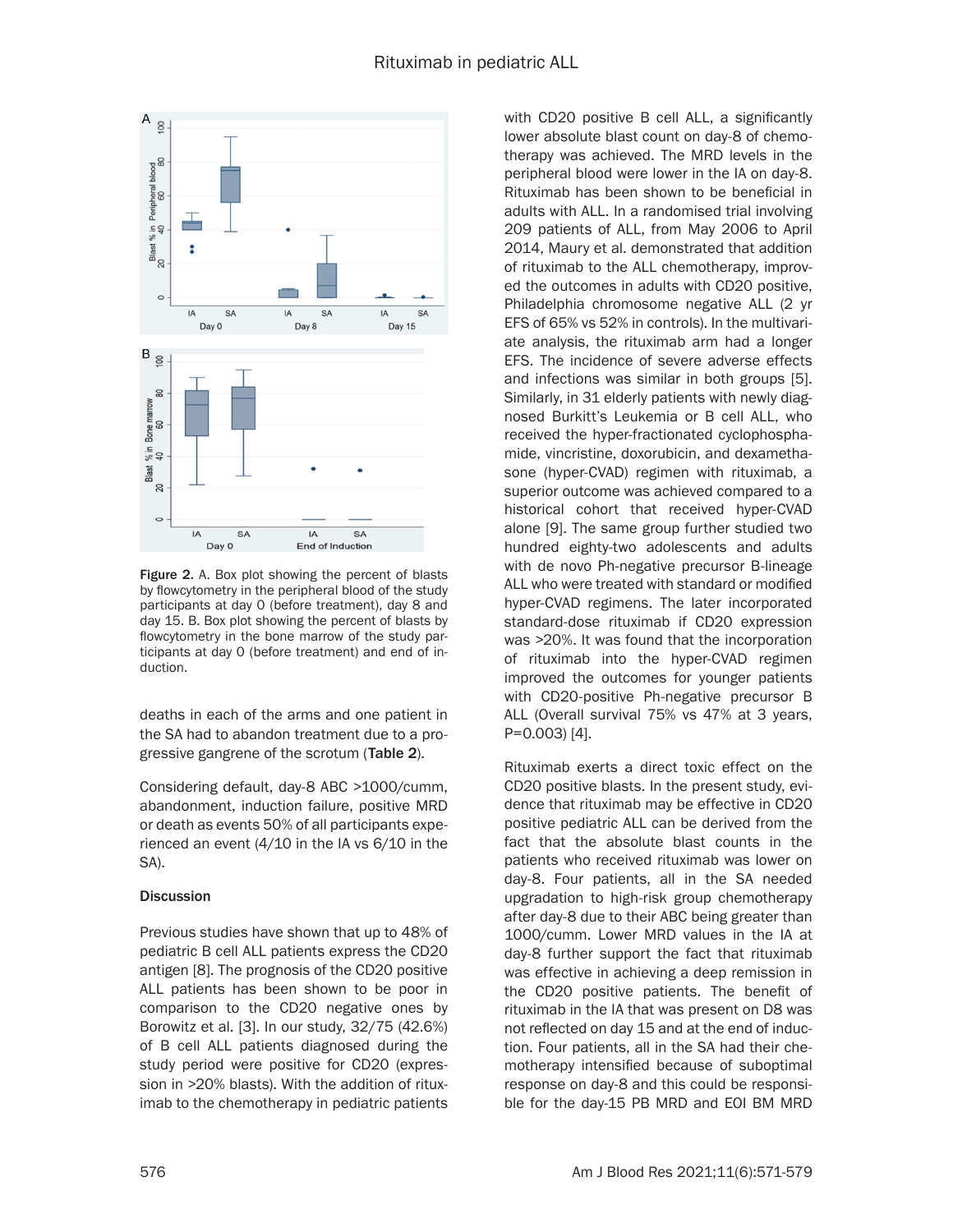## Rituximab in pediatric ALL



Figure 3. The figure shows CD19+ B cells pre-gated dot plots. A-C: At diagnosis. D-F: Day 8 peripheral blood. G-I: Day 15 peripheral blood. J-L: Day 30 bone marrow, (blasts marked by arrow).

values being comparable in the two arms. The sample size of 10 in each arm is small to make any generalisation.

In the present study only one dose of rituximab was given at the start of induction to assess its effect on the parameters of disease burden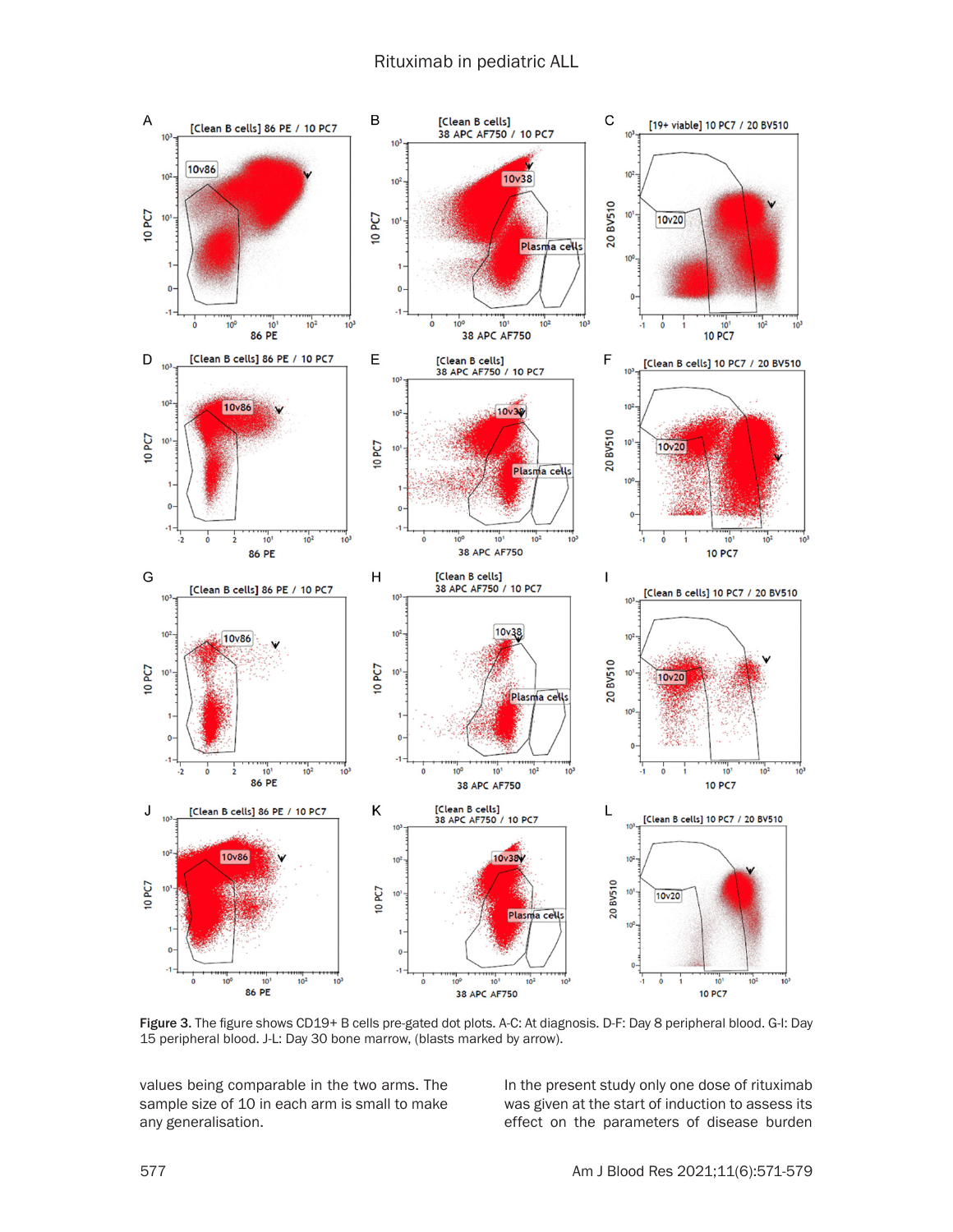|                                      | Standard Arm (n=10)   | Intervention arm $(n=10)$ | P-value |
|--------------------------------------|-----------------------|---------------------------|---------|
| Day 8 ABC $(\times 10^3$ /cumm)      | $0.46(0.00-11.4)$     | $0.00(0.00-0.00)$         | 0.005   |
| Day 8 PB MRD $(\times 10^4)$         | 7.12 (0.00-36.6)      | $0.20(0.00-39.9)$         | 0.22    |
| D 15 PB MRD (× 10 <sup>-4</sup> )    | n=9; 0.00 (0.00-0.42) | n=9; 0.00 (0.00-1.53)     | 0.51    |
| EOI BM MRD $(\times 10^{-4})$        | n=7; 0.00 (0.00-31.1) | n=8; 0.00 (0.00-32.2)     | 0.37    |
| MRD report                           | $n=7$                 | $n = 8$                   | 0.55    |
| Negative                             | 6                     | 6                         |         |
| Positive                             | 1                     | $\overline{2}$            |         |
| Adverse effects                      |                       |                           | 0.68    |
| Present                              | 7                     | 7                         |         |
| Absent                               | 3                     | 3                         |         |
| Grade of Adverse effect (CTCAE v3.0) |                       |                           | 0.75    |
| 1                                    | 1                     | $\mathbf 1$               |         |
| 2                                    | 3                     | 2                         |         |
| 3                                    | O                     | $\Omega$                  |         |
| 4                                    |                       | 2                         |         |
| 5                                    | 2                     | 2                         |         |

Table 2. Comparison of disease assessment parameters and adverse effects during induction between the standard arm and the intervention arm

PB: Peripheral blood; BM: Bone marrow; WBC: White blood cells; TLC: Total leucocyte count; ABC: Absolute blast count; MRD: Minimal residual disease; EOI: End of Induction; CTCAE: Common terminology criteria for adverse events.

during induction. Other investigators have used rituximab in CD20 positive adult ALL in varying schedules. In adult studies, repeated administration of rituximab reduces the incidence of relapse, without significantly affecting the rate or quality of complete remission. Prolonged administration is thought to play a role in sustained beneficial outcomes [5]. Whether the transient beneficial effect of rituximab on the day-8 evaluation parameters could be sustained in pediatric ALL by a more frequent administration, could be a question for research in future larger trials.

During the induction the probability of occurrence of adverse effects was similar in both the arms. There were two deaths in each arm. Maury et al. too found that addition of rituximab to chemotherapy did not significantly increase toxic effects or the cumulative incidence of death during the first remission in adult ALL patients [5]. In our cohort, two patients required stopping of the rituximab infusion due to infusion related reactions, and in both the infusion could be successfully completed after restarting at a slower rate. Other authors also have found that rituximab is well tolerated with the most common adverse events being infusion related, occurring during or shortly after the first infusion [10].

The present study has its limitations owing to a small sample size, a single dose of rituximab being used that is unlikely to affect long term outcomes and a short follow up of the patients. However, the present study provides evidence that rituximab has a beneficial effect on CD20 positive pediatric ALL, like it has in adult CD20 positive ALL. Larger studies are needed to support or refute the fact. In developing countries a significant contribution to the suboptimal outcomes in pediatric ALL, is due to the mortality and morbidity caused by the side effects of conventional chemotherapy. Monoclonal antibodies do not possess the generalised toxicity of conventional chemotherapy. Based on this small study, it is difficult to advocate substitution of toxic agents with rituximab/ addition of rituximab to conventional chemotherapy, with the aim of decreasing side effects and improving survival. However, larger studies may be undertaken in future in a subset of ALL patients (e.g. relapsed CD20 positive ALL) and this strategy could be employed to generate stronger evidence.

## **Conclusions**

Rituximab added to standard-chemotherapy was effective in achieving lower day-8 ABC and lower day-8 PB MRD in CD20 positive pediatric